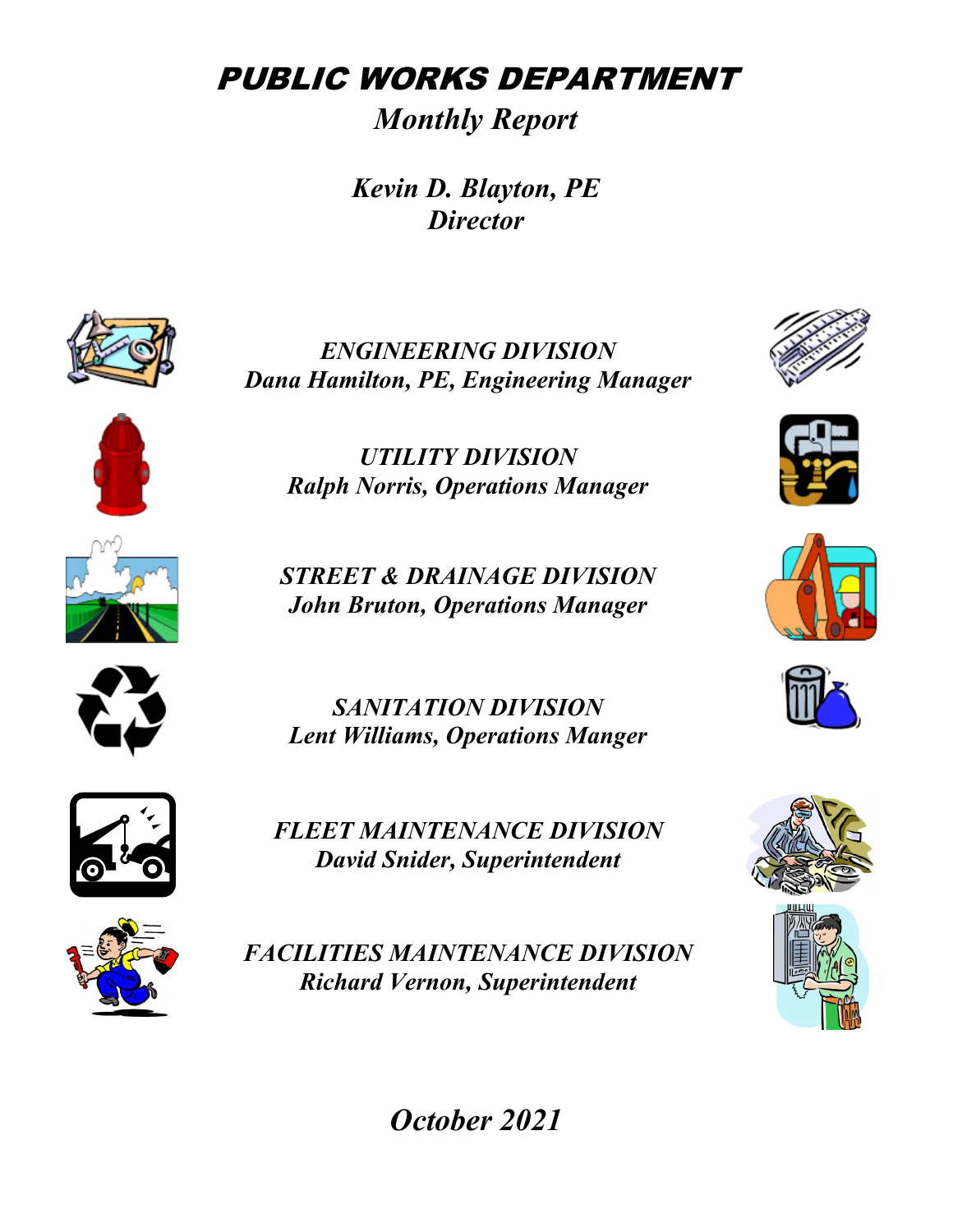# Public Works Department

#### *Monthly Statistics for October*

|                                                                                                                                                                                                             | 2021                                                                            | 2020                                                                            |
|-------------------------------------------------------------------------------------------------------------------------------------------------------------------------------------------------------------|---------------------------------------------------------------------------------|---------------------------------------------------------------------------------|
| <b>Water Supply &amp; Use</b>                                                                                                                                                                               |                                                                                 |                                                                                 |
| Average Daily Water Use<br>Water Pumped<br>Water Billed**                                                                                                                                                   | 7.9 MGD<br>245,313,950 Gallons<br>228,508,000 Gallons                           | 6.9 MGD<br>212,661,900 Gallons<br>198,511,000 Gallons                           |
| <b>Wastewater Treatment</b><br><b>Average Daily Sewer Treated</b><br>Peak Daily Sewer Treated<br>Sewer Pumped<br>Sewer Billed**                                                                             | 5.2 MGD<br>7.9 MGD<br>185,540,000 Gallons<br>170,390,000 Gallons                | 3.9 MGD<br>7.3 MGD<br>160,910,000 Gallons<br>146,670,000 Gallons                |
| <b>Utility Locate Requests</b>                                                                                                                                                                              | 322                                                                             | 264                                                                             |
| <b>Solid Waste Collection &amp; Disposal</b>                                                                                                                                                                |                                                                                 |                                                                                 |
| Volume<br><b>MSW</b><br>$\circ$<br><b>Yard Waste</b><br>$\circ$<br>Recycled (Includes E-Waste)<br>$\circ$<br>C & D<br>$\circ$<br>Total Pick-up/Disposal<br>$\circ$<br>Recycling %<br>Landfill Disposal Cost | 1,586 Tons<br>326 Tons<br>248 Tons<br>118 Tons<br>2,278 Tons<br>16%<br>\$71,099 | 1,505 Tons<br>575 Tons<br>213 Tons<br>325 Tons<br>2,618 Tons<br>14%<br>\$76,637 |

MGD=Million Gallons per Day

\*\*Includes portion of current month and prior month based on meter reading schedule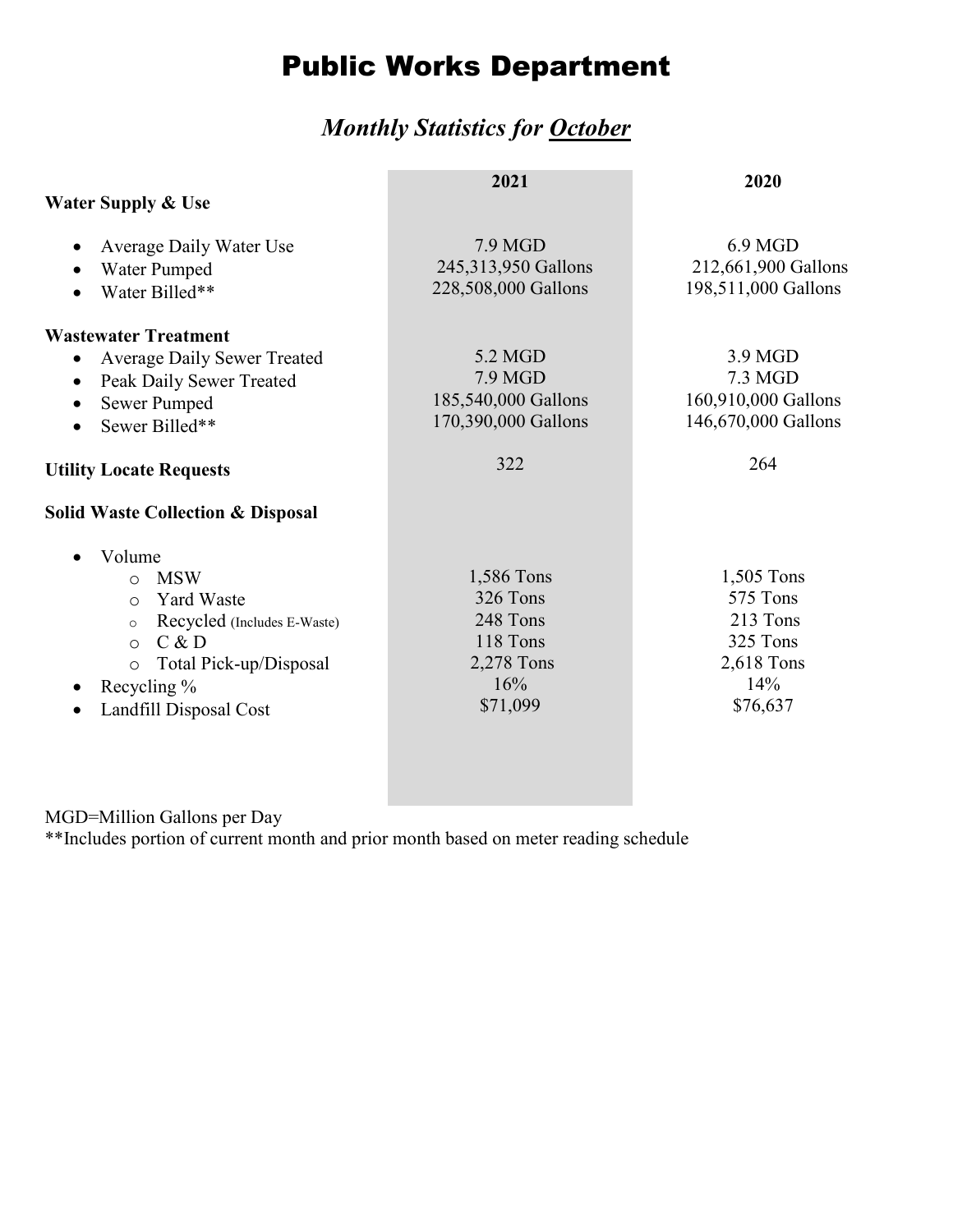### **Public Works Department Capital Improvement Project Update**

#### *Water and Sewer System Improvements*

| <b>Description</b>         | Location                 | <b>Design</b>       | <b>Fund</b> | <b>Status</b>             | Progress & Goal              |
|----------------------------|--------------------------|---------------------|-------------|---------------------------|------------------------------|
|                            |                          | <b>Construction</b> | Cost        |                           |                              |
| Riverside Drive Sewer      | Riverside Dr. LRN        | City                | Impact      | Construction 98%          | <b>Complete Road Repairs</b> |
|                            | Rd. to end               | CL Benton           | \$913,000   |                           |                              |
| <b>Water Tank Barefoot</b> | Bridge Road @            | TBD                 | Impact      | <b>Preliminary Design</b> | Hold                         |
| <b>BPS</b>                 | Windy Hill Ext.          | <b>TBD</b>          | <b>TBD</b>  |                           |                              |
| North Transmission         | Vereen Road              | <b>TBD</b>          | Impact      | <b>Preliminary Design</b> | Hold                         |
| Water Line                 |                          | <b>TBD</b>          | <b>TBD</b>  |                           |                              |
| Sewer Force Main           | Cherry Grove $\&$        | <b>DDC</b>          | Impact      | <b>Bids Received</b>      | Negotiate Award              |
| Replacement                | Ocean Drive              | <b>RH</b> Moore     | \$3,000,000 |                           |                              |
| Myrtle Beach Water         | Myrtle Beach             | MB                  | Impact      | Preliminary Design        | Continue                     |
| <b>Transmission Main</b>   |                          | <b>DDC</b>          | TBD         | & Route                   |                              |
| LRN Water Line $&$         | Little River Neck        | City and TBD        | Impact      | <b>Preliminary Design</b> | Site Selection & Tank Design |
| Tank                       | Road                     | TBD                 | TBD         | Complete                  |                              |
| Jacks Circle &             | <b>Little River Neck</b> | City                | RIA/County  | Design $50\%$             | Hold for Grant               |
| Harrelson Water Line       |                          | <b>TBD</b>          | <b>TBD</b>  |                           |                              |
| <b>NMB</b> Water           | Windy Hill               | <b>TBD</b>          | Impact      | Preliminary Design        | Prepare RFQ                  |
| Transmission Line          |                          | <b>TBD</b>          | <b>TBD</b>  |                           |                              |
| White Point BPS            | Windy Hill               | TBD                 | W/S Capital | <b>RFQ</b>                | Prepare RFQ                  |
| Electrical                 |                          | TBD                 | TBD         |                           |                              |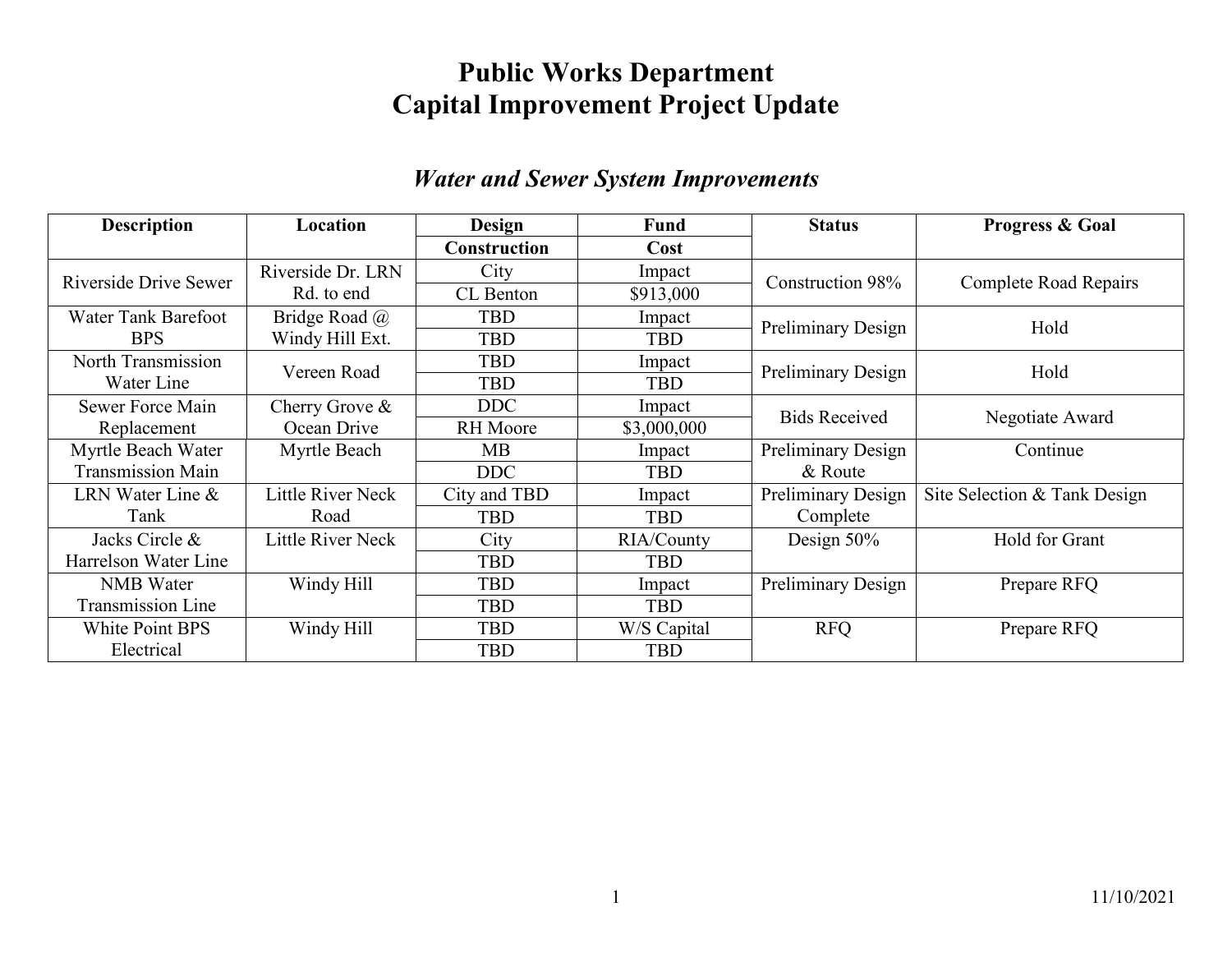### *Storm Drainage System Improvements*

| <b>Description</b>            | Location    | Design       | Fund       | <b>Status</b>   | <b>Progress &amp; Goal</b>             |  |
|-------------------------------|-------------|--------------|------------|-----------------|----------------------------------------|--|
|                               |             | Construction | Cost       |                 |                                        |  |
| Priority Group 3/4            |             | City         | Stormwater |                 | Design, Permits,<br>Easements          |  |
| Drainage Imp                  | Various     | <b>TBD</b>   | \$700,000  | Survey/Design   |                                        |  |
| 18 <sup>th</sup> Avenue North |             | <b>DDC</b>   | Stormwater |                 | <b>Construction Start</b><br>Fall 2022 |  |
| Ocean Outfall                 | Ocean Drive | <b>TBD</b>   | <b>TBD</b> | Bid Summer 2022 |                                        |  |

### *Beach Access & Parking Improvements*

| <b>Description</b>          | Location           | <b>Design</b>       | Fund       | <b>Status</b>               | Progress & Goal       |
|-----------------------------|--------------------|---------------------|------------|-----------------------------|-----------------------|
|                             |                    | <b>Construction</b> | Cost       |                             |                       |
| Beach Access 2020           | Various            | <b>HRT</b>          | Capital    | <b>Easement Acquisition</b> | Prepare Unit Price    |
|                             |                    | <b>TBD</b>          | <b>TBD</b> |                             | Contract              |
| <b>Beach Parking Street</b> | Ocean Drive        | <b>HRT</b>          | Capital    | <b>Bids Received</b>        | <b>Award Contract</b> |
| End Imp.                    |                    | City                | <b>TBD</b> |                             |                       |
| $1st$ Ave South             | Ocean Drive        | <b>HRT</b>          | Capital    | Survey/Design               | Prepare Contract for  |
| Parking Lot                 |                    | <b>TBD</b>          | <b>TBD</b> |                             | Bid                   |
| Cherry Grove                | Near $62nd$ Ave N. | <b>HRT</b>          | Capital    | Survey/Design               | Continue              |
| Parking Lots                | Cherry Grove       | <b>TBD</b>          | <b>TBD</b> |                             |                       |
|                             |                    |                     |            |                             |                       |
|                             |                    |                     |            |                             |                       |
|                             |                    |                     |            |                             |                       |
|                             |                    |                     |            |                             |                       |
|                             |                    |                     |            |                             |                       |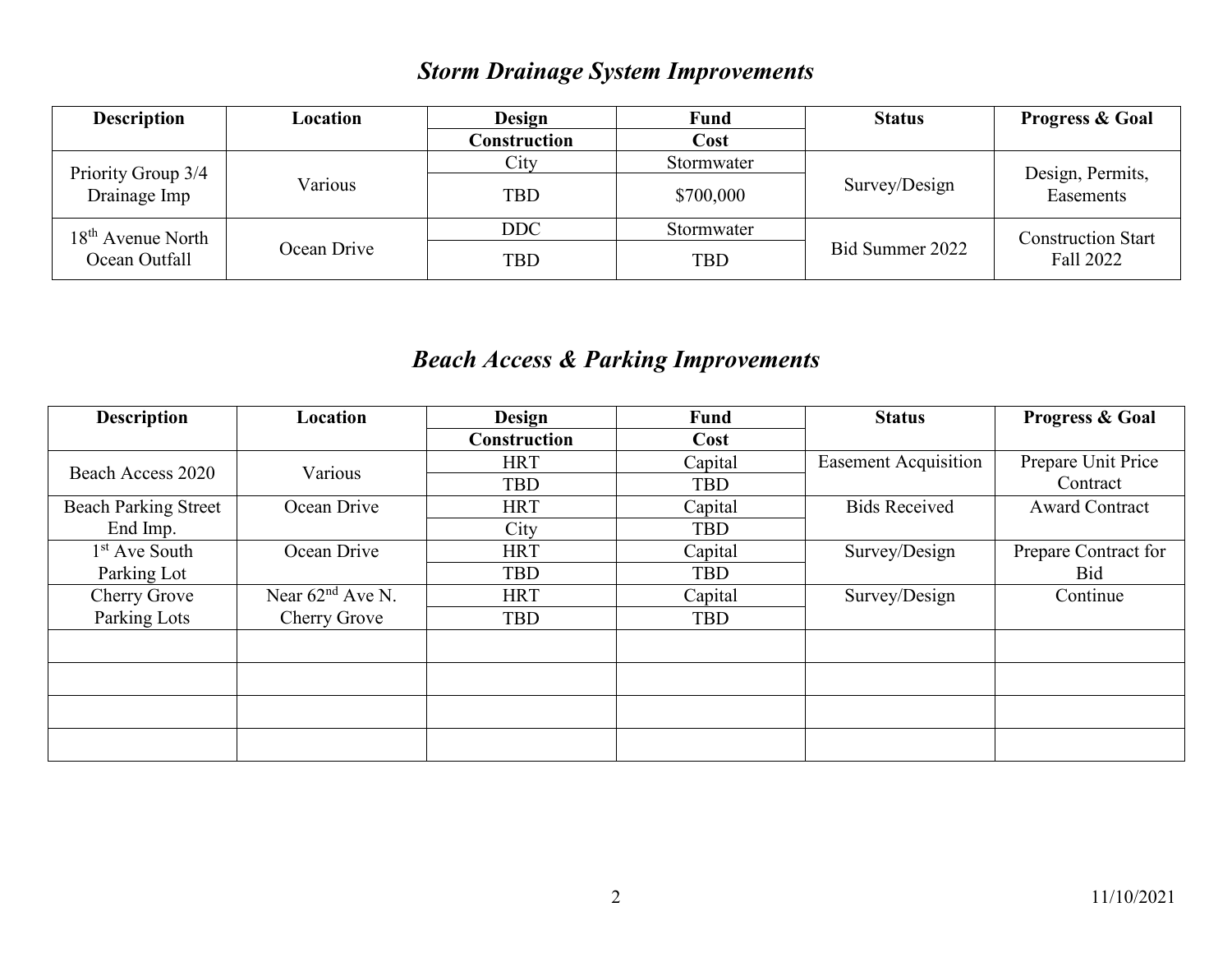## *Street Improvements*

| <b>Description</b>         | Location                    | <b>Design</b>    | <b>Fund</b>                      | <b>Status</b>         | Progress & Goal                  |  |
|----------------------------|-----------------------------|------------------|----------------------------------|-----------------------|----------------------------------|--|
|                            |                             | Construction     | Cost                             |                       |                                  |  |
|                            |                             |                  |                                  |                       |                                  |  |
| South Ocean Blvd           | $17th$ Ave S to $28th$      | Stantec          | <b>SCDOT - GSATS</b>             | Construction          | Final SCDOT Reimbursement        |  |
| Widening Crescent<br>Beach | Ave S                       | <b>RH</b> Moore  | \$4,600,000                      | Complete              |                                  |  |
| Resurfacing $-2019$        | Various                     | City             | <b>Street</b><br>Improvement/CTC | Complete              | <b>CTC</b> Reimbursement         |  |
|                            |                             | Southern Asphalt | \$1,300,000                      |                       |                                  |  |
| $2nd$ Avenue North         | Highway 17 at $2nd$         | City             | St. Imp./CTC                     |                       | <b>Bid November</b>              |  |
| Widening & Paving          | <b>Avenue North</b>         | <b>TBD</b>       | <b>TBD</b>                       | Design                |                                  |  |
| Hwy 17 $& 27th$ Ave        | Highway 17 $\omega$         | <b>SCDOT</b>     | <b>GSATS</b>                     | Preliminary           | <b>Construction Funding 2024</b> |  |
| S Intersection             | $27^{\text{th}}$ S          | <b>TBD</b>       | \$1,850,000                      | Design                |                                  |  |
| <b>NOB ECT</b>             | Cherry Grove -              | Mead & Hunt      | Franchise Fund                   | Easement              | Revise Plans &                   |  |
|                            | 29th N to 35th N            | <b>TBD</b>       | <b>TBD</b>                       | Acquisition           | <b>Bid Fall 2021</b>             |  |
| <b>LRN</b> Road Path       | <b>LRN</b> Road             | <b>HRT</b>       | GSATS/Horry/NMB                  | <b>SCDOT</b> Approval | <b>Bid November</b>              |  |
|                            |                             | <b>TBD</b>       | \$1,000,000                      | for Construction      |                                  |  |
| Edge Parkway Path          | Edge Pkwy.                  | <b>HRT</b>       | <b>TBD</b>                       | Design 50%            | Hold                             |  |
| Phase I                    |                             | <b>TBD</b>       | <b>TBD</b>                       |                       |                                  |  |
| Sidewalk                   | Commons Blvd;               | <b>HRT</b>       | St. Imp.                         | Design 50%            | Hold                             |  |
|                            | Hwy $17N8^{th}$ - $11^{th}$ | <b>TBD</b>       | <b>TBD</b>                       |                       |                                  |  |
| Resurfacing 2021           | Various                     | City             | Street Imp./CTC                  | <b>Bid</b>            | <b>Award Contract November</b>   |  |
|                            |                             | <b>TBD</b>       | \$1,750,000                      |                       |                                  |  |
| Champions Blvd.            | <b>Sports Park</b>          | Design/Build     | Park                             | Preliminary           | Schedule with Park Expansion     |  |
| Extension                  |                             | <b>TBD</b>       | <b>TBD</b>                       | Design                |                                  |  |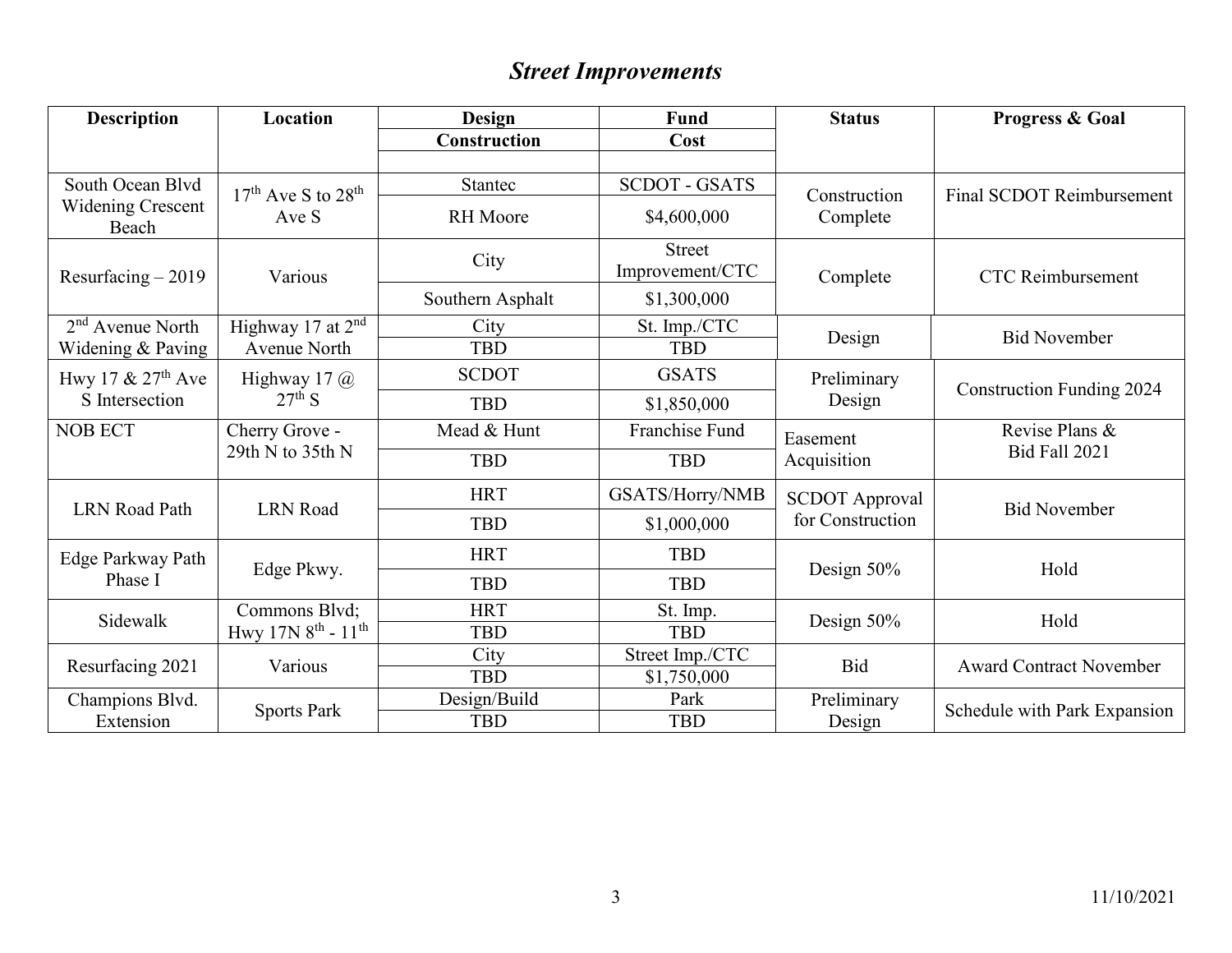## *Building/Park Improvements*

| <b>Description</b>                                            | Location               | <b>Design</b>       | <b>Fund</b> | <b>Status</b>           | <b>Progress &amp; Goal</b> |  |
|---------------------------------------------------------------|------------------------|---------------------|-------------|-------------------------|----------------------------|--|
|                                                               |                        | <b>Construction</b> | Cost        |                         |                            |  |
| Heritage Park Seawall                                         | Cherry Grove           | <b>HRT</b>          | Park        | Design 75% Complete     | Permit                     |  |
|                                                               |                        | <b>TBD</b>          | <b>TBD</b>  |                         |                            |  |
| CG Barge Ramp &                                               | Cherry Grove           | Beam Assoc.         | CG Dredge   | Permit Received         | Prepare Construction       |  |
| Seawall                                                       |                        | Coastal Dredging    | <b>TBD</b>  |                         | Contract & Bid             |  |
| Cherry Grove                                                  | Cherry Grove           | Beam Assoc.         | CG Dredge   | <b>Contract Awarded</b> | Begin Construction         |  |
| Mechanical Dredge                                             |                        | <b>TBD</b>          | <b>TBD</b>  |                         |                            |  |
| Cherry Grove                                                  | Cherry Grove           | Beam & Assoc.       | CG Dredge   | Design                  | Permit Application         |  |
| Maintenance Dredge                                            |                        | <b>TMD</b>          | <b>TBD</b>  |                         |                            |  |
| <b>Sanitation Facility</b>                                    | $2nd$ Avenue South     | <b>HRT</b>          | Sanitation  |                         |                            |  |
| Improvements                                                  |                        | <b>TBD</b>          | <b>TBD</b>  | Design $85%$            | Continue Design            |  |
| Street Dept.                                                  | <b>Barefoot Resort</b> | <b>HRT</b>          | Street Imp. | Partial Occupied        | <b>Continue Phased</b>     |  |
| Warehouse                                                     | Bridge Road            | <b>TBD</b>          | <b>TBD</b>  |                         | Construction               |  |
|                                                               |                        |                     |             |                         |                            |  |
|                                                               |                        |                     |             |                         |                            |  |
| $45^{\text{th}}$ , $48^{\text{th}}$ , $49^{\text{th}}$ Ave N. | Cherry Grove           | <b>HRT</b>          | CG Dredge   | <b>Contract Awarded</b> | Begin Construction         |  |
| Seawalls                                                      |                        | Seven Seas Const.   | \$120,000   |                         |                            |  |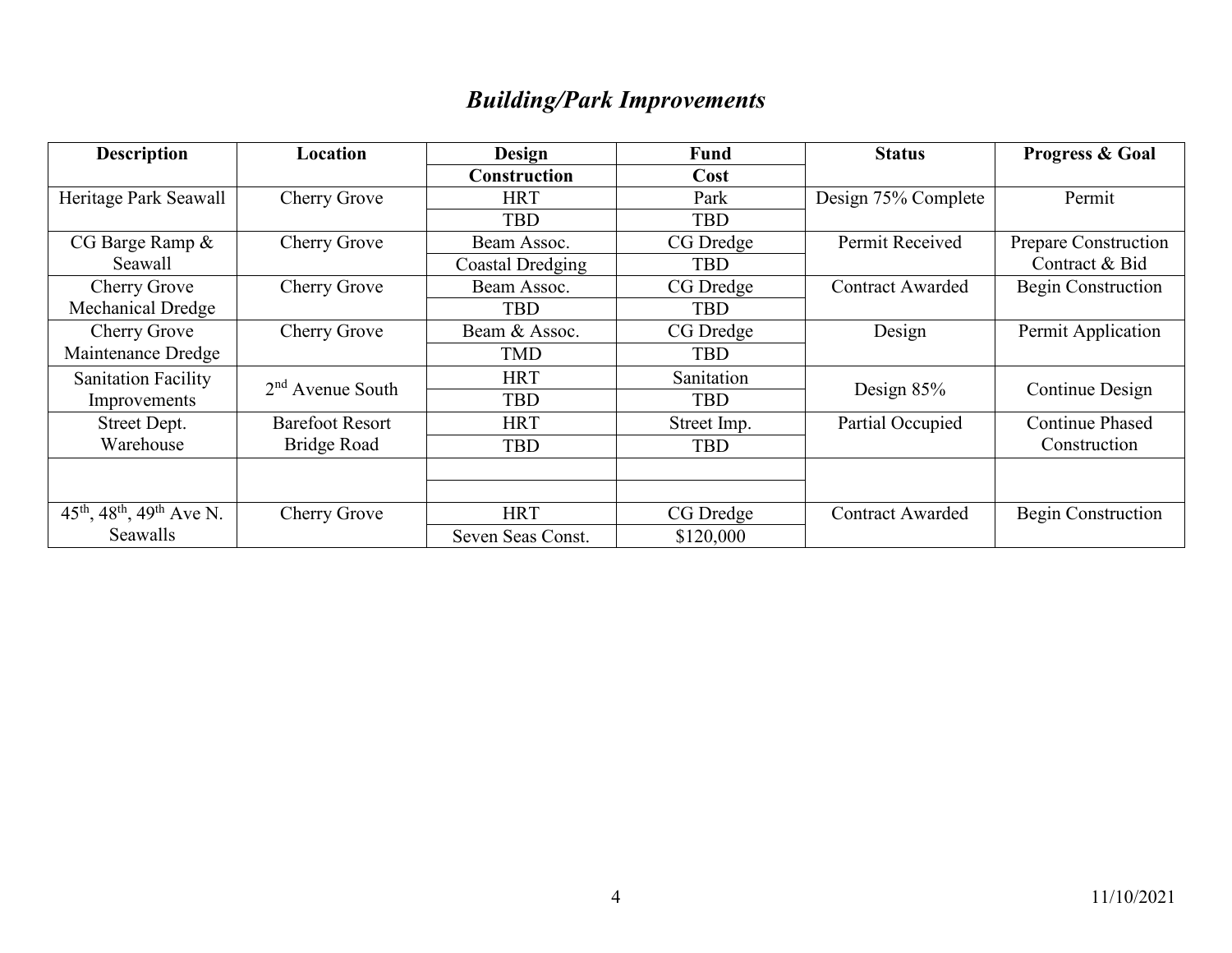



Environmental Quality Lab School of the Coastal Environment College of Science 843.349.2237 843.349.4041 fax

#### **North Myrtle Beach - Ocean Monitoring Official Results for September 2021**

| Laboratory<br>Sample ID | <b>Field Sample</b><br>or Site ID | Myrtle<br>Beach<br>Site ID | <b>SC DHEC</b><br>Waccamaw<br>Site ID | Sampling<br>Site<br>Location | Sample<br>Collection<br>Point    | Collection<br>Date | Collection<br>Time | Nearest<br><b>Tidal State</b> | Nearest<br><b>Tide Time</b> | Salinity<br>(psu) | Conduct-<br>ivity (uS) | Enterococci<br>Most Probable<br>Number<br>(CFU/100ml) | Sample<br>Type |
|-------------------------|-----------------------------------|----------------------------|---------------------------------------|------------------------------|----------------------------------|--------------------|--------------------|-------------------------------|-----------------------------|-------------------|------------------------|-------------------------------------------------------|----------------|
| E21-1474                | WAC-09A                           |                            | WAC-09A                               | White Pt. Swash              | Swash<br>confluence              | 9/1/2021           | 7:30               | Low                           | 10:04                       | 34.6              |                        | 52                                                    | Grab           |
| E21-1475                | WAC-09                            |                            | <b>WAC-09</b>                         | 47th Ave. South              | Street end                       | 9/1/2021           | 7:44               | Low                           | 10:04                       | 35.0              |                        | 20                                                    | Grab           |
| E21-1476                | WAC-08                            |                            | <b>WAC-08</b>                         | 33rd Ave. South              | Street end and<br>pipe discharge | 9/1/2021           | 7:51               | Low                           | 10:04                       | 35.0              |                        | 10                                                    | Grab           |
| E21-1477                | <b>WAC-07</b>                     |                            | <b>WAC-07</b>                         | 17th Ave. South              | Street end and<br>pipe discharge | 9/1/2021           | 8:00               | Low                           | 10:04                       | 35.1              |                        | <10                                                   | Grab           |
| E21-1478                | WAC-06                            |                            | <b>WAC-06</b>                         | 9th Ave. South               | Street end and<br>pipe discharge | 9/1/2021           | 8:08               | Low                           | 10:04                       | 35.1              |                        | <10                                                   | Grab           |
| E21-1479                | WAC-05A                           |                            | WAC-05A                               | 7th Ave. South               | Street end and<br>pipe discharge | 9/1/2021           | 8:14               | Low                           | 10:04                       | 35.2              |                        | <10                                                   | Grab           |
| E21-1480                | <b>WAC-05</b>                     |                            | <b>WAC-05</b>                         | 3rd Ave. North               | Street end and<br>pipe discharge | 9/1/2021           | 8:24               | Low                           | 10:04                       | 35.2              |                        | <10                                                   | Grab           |
| E21-1480                | <b>WAC-05</b>                     |                            | <b>WAC-05</b>                         | 3rd Ave. North               | Street end and<br>pipe discharge | 9/1/2021           | 8:24               | Low                           | 10:04                       | 35.2              |                        | <10                                                   | LD             |
| E21-1481                | <b>WAC-05</b>                     |                            | <b>WAC-05</b>                         | 3rd Ave. North               | Street end and<br>pipe discharge | 9/1/2021           | 8:24               | Low                           | 10:04                       | 35.2              |                        | 10                                                    | FD             |
| E21-1482                | WAC-04                            |                            | WAC-04                                | 16th Ave. North              | Street end and<br>pipe discharge | 9/1/2021           | 8:33               | Low                           | 10:04                       | 35.2              |                        | <10                                                   | Grab           |
| E21-1483                | <b>WAC-03</b>                     |                            | <b>WAC-03</b>                         | 30th Ave. North              | Street end                       | 9/1/2021           | 8:41               | Low                           | 10:04                       | 35.0              |                        | 10                                                    | Grab           |
| E21-1484                | <b>WAC-02</b>                     |                            | <b>WAC-02</b>                         | 45th Ave. North              | Street end                       | 9/1/2021           | 8:48               | Low                           | 10:04                       | 35.1              |                        | <10                                                   | Grab           |
| E21-1485                | <b>WAC-01</b>                     |                            | <b>WAC-01</b>                         | 59th Ave. North              | Street end                       | 9/1/2021           | 8:56               | Low                           | 10:04                       | 35.3              |                        | <10                                                   | Grab           |
| E21-1513                | WAC-09A                           |                            | WAC-09A                               | White Pt. Swash              | Swash<br>confluence              | 9/8/2021           | 9:47               | High                          | 9:43                        | 35.6              |                        | 10                                                    | Grab           |
| E21-1514                | <b>WAC-09</b>                     |                            | <b>WAC-09</b>                         | 47th Ave. South              | Street end                       | 9/8/2021           | 10:02              | High                          | 9:43                        | 35.5              |                        | <10                                                   | Grab           |
| E21-1515                | <b>WAC-08</b>                     |                            | <b>WAC-08</b>                         | 33rd Ave. South              | Street end and<br>pipe discharge | 9/8/2021           | 10:09              | High                          | 9:43                        | 35.5              |                        | 10                                                    | Grab           |
| E21-1516                | <b>WAC-07</b>                     |                            | <b>WAC-07</b>                         | 17th Ave. South              | Street end and<br>pipe discharge | 9/8/2021           | 10:18              | High                          | 9:43                        | 35.4              |                        | <10                                                   | Grab           |
| E21-1517                | WAC-06                            |                            | <b>WAC-06</b>                         | 9th Ave. South               | Street end and<br>pipe discharge | 9/8/2021           | 10:27              | High                          | 9:43                        | 35.4              |                        | <10                                                   | Grab           |
| E21-1518                | WAC-05A                           |                            | WAC-05A                               | 7th Ave. South               | Street end and<br>pipe discharge | 9/8/2021           | 10:35              | High                          | 9:43                        | 35.5              |                        | <10                                                   | Grab           |
| E21-1519                | <b>WAC-05</b>                     |                            | <b>WAC-05</b>                         | 3rd Ave. North               | Street end and<br>pipe discharge | 9/8/2021           | 10:41              | High                          | 9:43                        | 35.4              |                        | 10                                                    | Grab           |
| E21-1520                | WAC-04                            |                            | WAC-04                                | 16th Ave. North              | Street end and<br>pipe discharge | 9/8/2021           | 10:49              | High                          | 9:43                        | 35.4              |                        | <10                                                   | Grab           |
| E21-1520                | WAC-04                            |                            | WAC-04                                | 16th Ave. North              | Street end and<br>pipe discharge | 9/8/2021           | 10:49              | High                          | 9:43                        | 35.4              |                        | 10                                                    | LD             |
| E21-1521                | WAC-04                            |                            | WAC-04                                | 16th Ave. North              | Street end and<br>pipe discharge | 9/8/2021           | 10:49              | High                          | 9:43                        | 35.5              |                        | <10                                                   | <b>FD</b>      |
| E21-1522                | <b>WAC-03</b>                     |                            | <b>WAC-03</b>                         | 30th Ave. North              | Street end                       | 9/8/2021           | 10:59              | High                          | 9:43                        | 35.4              |                        | <10                                                   | Grab           |
| E21-1523                | <b>WAC-02</b>                     |                            | <b>WAC-02</b>                         | 45th Ave. North              | Street end                       | 9/8/2021           | 11:07              | High                          | 9:43                        | 35.2              |                        | 10                                                    | Grab           |
| E21-1524                | <b>WAC-01</b>                     |                            | <b>WAC-01</b>                         | 59th Ave. North              | Street end                       | 9/8/2021           | 11:14              | High                          | 9:43                        | 35.1              |                        | <10                                                   | Grab           |
| E21-1558                | WAC-09A                           |                            | WAC-09A                               | White Pt. Swash              | Swash<br>confluence              | 9/15/2021          | 7:54               | Low                           | 9:46                        | 35.0              |                        | 10                                                    | Grab           |

amanda Janzun Data Validator<br>10/25/21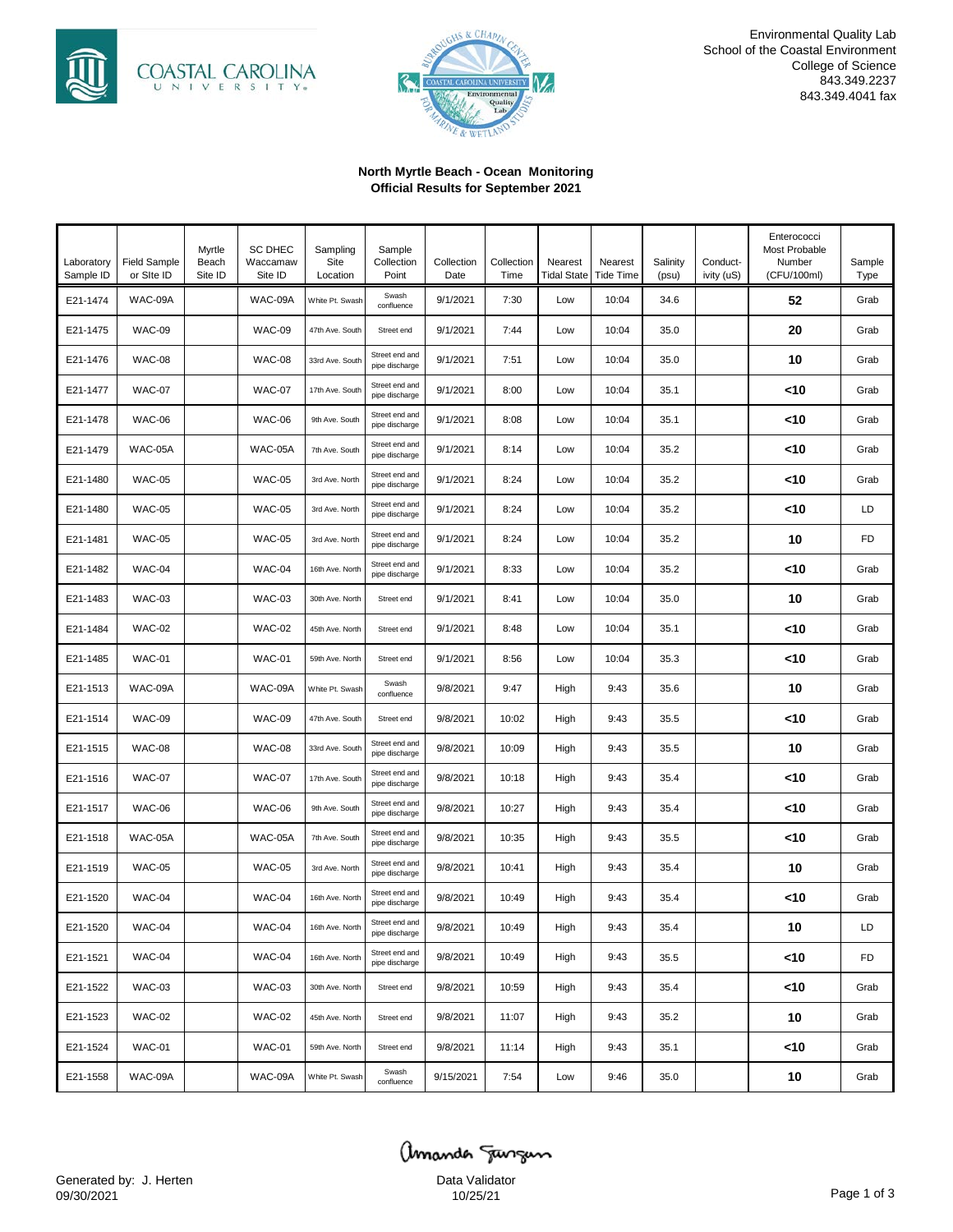



Environmental Quality Lab School of the Coastal Environment College of Science 843.349.2237 843.349.4041 fax

#### **North Myrtle Beach - Ocean Monitoring Official Results for September 2021**

| Laboratory<br>Sample ID | <b>Field Sample</b><br>or Site ID | Myrtle<br>Beach<br>Site ID | <b>SC DHEC</b><br>Waccamaw<br>Site ID | Sampling<br>Site<br>Location | Sample<br>Collection<br>Point    | Collection<br>Date | Collection<br>Time | Nearest<br><b>Tidal State</b> | Nearest<br><b>Tide Time</b> | Salinity<br>(psu) | Conduct-<br>ivity (uS) | Enterococci<br>Most Probable<br>Number<br>(CFU/100ml) | Sample<br>Type |
|-------------------------|-----------------------------------|----------------------------|---------------------------------------|------------------------------|----------------------------------|--------------------|--------------------|-------------------------------|-----------------------------|-------------------|------------------------|-------------------------------------------------------|----------------|
| E21-1559                | <b>WAC-09</b>                     |                            | <b>WAC-09</b>                         | 47th Ave. South              | Street end                       | 9/15/2021          | 8:10               | Low                           | 9:46                        | 34.9              |                        | <10                                                   | Grab           |
| E21-1560                | <b>WAC-08</b>                     |                            | <b>WAC-08</b>                         | 33rd Ave. South              | Street end and<br>pipe discharge | 9/15/2021          | 8:18               | Low                           | 9:46                        | 35.1              |                        | 10>                                                   | Grab           |
| E21-1561                | <b>WAC-07</b>                     |                            | <b>WAC-07</b>                         | 17th Ave. South              | Street end and<br>pipe discharge | 9/15/2021          | 8:29               | Low                           | 9:46                        | 34.9              |                        | 10                                                    | Grab           |
| E21-1562                | WAC-06                            |                            | <b>WAC-06</b>                         | 9th Ave. South               | Street end and<br>pipe discharge | 9/15/2021          | 8:37               | Low                           | 9:46                        | 35.1              |                        | <10                                                   | Grab           |
| E21-1562                | WAC-06                            |                            | <b>WAC-06</b>                         | 9th Ave. South               | Street end and<br>pipe discharge | 9/15/2021          | 8:37               | Low                           | 9:46                        | 35.1              |                        | 10>                                                   | LD             |
| E21-1563                | <b>WAC-06</b>                     |                            | <b>WAC-06</b>                         | 9th Ave. South               | Street end and<br>pipe discharge | 9/15/2021          | 8:37               | Low                           | 9:46                        | 35.1              |                        | 10>                                                   | <b>FD</b>      |
| E21-1564                | WAC-05A                           |                            | WAC-05A                               | 7th Ave. South               | Street end and<br>pipe discharge | 9/15/2021          | 8:44               | Low                           | 9:46                        | 35.2              |                        | <10                                                   | Grab           |
| E21-1565                | <b>WAC-05</b>                     |                            | <b>WAC-05</b>                         | 3rd Ave. North               | Street end and<br>pipe discharge | 9/15/2021          | 8:53               | Low                           | 9:46                        | 35.2              |                        | <10                                                   | Grab           |
| E21-1566                | WAC-04                            |                            | WAC-04                                | 16th Ave. North              | Street end and<br>pipe discharge | 9/15/2021          | 9:01               | Low                           | 9:46                        | 35.0              |                        | <10                                                   | Grab           |
| E21-1567                | WAC-03                            |                            | <b>WAC-03</b>                         | 30th Ave. North              | Street end                       | 9/15/2021          | 9:10               | Low                           | 9:46                        | 34.6              |                        | 10>                                                   | Grab           |
| E21-1568                | <b>WAC-02</b>                     |                            | <b>WAC-02</b>                         | 45th Ave. North              | Street end                       | 9/15/2021          | 9:18               | Low                           | 9:46                        | 34.8              |                        | 10>                                                   | Grab           |
| E21-1569                | <b>WAC-01</b>                     |                            | <b>WAC-01</b>                         | 59th Ave. North              | Street end                       | 9/15/2021          | 9:27               | Low                           | 9:46                        | 34.9              |                        | <10                                                   | Grab           |
| E21-1604                | WAC-09A                           |                            | WAC-09A                               | White Pt. Swash              | Swash<br>confluence              | 9/22/2021          | 7:53               | High                          | 9:41                        | 34.2              |                        | 86                                                    | Grab           |
| E21-1605                | WAC-09                            |                            | <b>WAC-09</b>                         | 47th Ave. South              | Street end                       | 9/22/2021          | 8:05               | High                          | 9:41                        | 34.3              |                        | 10                                                    | Grab           |
| E21-1606                | WAC-08                            |                            | <b>WAC-08</b>                         | 33rd Ave. South              | Street end and<br>pipe discharge | 9/22/2021          | 8:11               | High                          | 9:41                        | 34.3              |                        | 345                                                   | Grab           |
| E21-1607                | <b>WAC-07</b>                     |                            | <b>WAC-07</b>                         | 17th Ave. South              | Street end and<br>pipe discharge | 9/22/2021          | 8:19               | High                          | 9:41                        | 34.3              |                        | 627                                                   | Grab           |
| E21-1608                | <b>WAC-06</b>                     |                            | <b>WAC-06</b>                         | 9th Ave. South               | Street end and<br>pipe discharge | 9/22/2021          | 8:25               | High                          | 9:41                        | 34.3              |                        | 31                                                    | Grab           |
| E21-1609                | WAC-05A                           |                            | WAC-05A                               | 7th Ave. South               | Street end and<br>pipe discharge | 9/22/2021          | 8:30               | High                          | 9:41                        | 34.3              |                        | <10                                                   | Grab           |
| E21-1610                | <b>WAC-05</b>                     |                            | <b>WAC-05</b>                         | 3rd Ave. North               | Street end and<br>pipe discharge | 9/22/2021          | 8:36               | High                          | 9:41                        | 34.3              |                        | 20                                                    | Grab           |
| E21-1611                | WAC-04                            |                            | WAC-04                                | 16th Ave. North              | Street end and<br>pipe discharge | 9/22/2021          | 8:43               | High                          | 9:41                        | 34.4              |                        | <10                                                   | Grab           |
| E21-1612                | <b>WAC-03</b>                     |                            | <b>WAC-03</b>                         | 30th Ave. North              | Street end                       | 9/22/2021          | 8:49               | High                          | 9:41                        | 34.3              |                        | <10                                                   | Grab           |
| E21-1613                | WAC-02                            |                            | <b>WAC-02</b>                         | 45th Ave. North              | Street end                       | 9/22/2021          | 8:54               | High                          | 9:41                        | 34.6              |                        | <10                                                   | Grab           |
| E21-1613                | <b>WAC-02</b>                     |                            | <b>WAC-02</b>                         | 45th Ave. North              | Street end                       | 9/22/2021          | 8:54               | High                          | 9:41                        | 34.4              |                        | 10                                                    | LD             |
| E21-1614                | <b>WAC-02</b>                     |                            | <b>WAC-02</b>                         | 45th Ave. North              | Street end                       | 9/22/2021          | 8:54               | High                          | 9:41                        | 34.4              |                        | 10                                                    | FD             |
| E21-1615                | <b>WAC-01</b>                     |                            | <b>WAC-01</b>                         | 59th Ave. North              | Street end                       | 9/22/2021          | 9:01               | High                          | 9:41                        | 34.5              |                        | <10                                                   | Grab           |
| E21-1649                | WAC-09A                           |                            | WAC-09A                               | White Pt. Swash              | Swash<br>confluence              | 9/29/2021          | 7:53               | Low                           | 8:23                        | 34.7              |                        | <10                                                   | Grab           |
| E21-1650                | <b>WAC-09</b>                     |                            | <b>WAC-09</b>                         | 47th Ave. South              | Street end                       | 9/29/2021          | 8:08               | Low                           | 8:23                        | 34.6              |                        | 30                                                    | Grab           |

Page 2 of 3